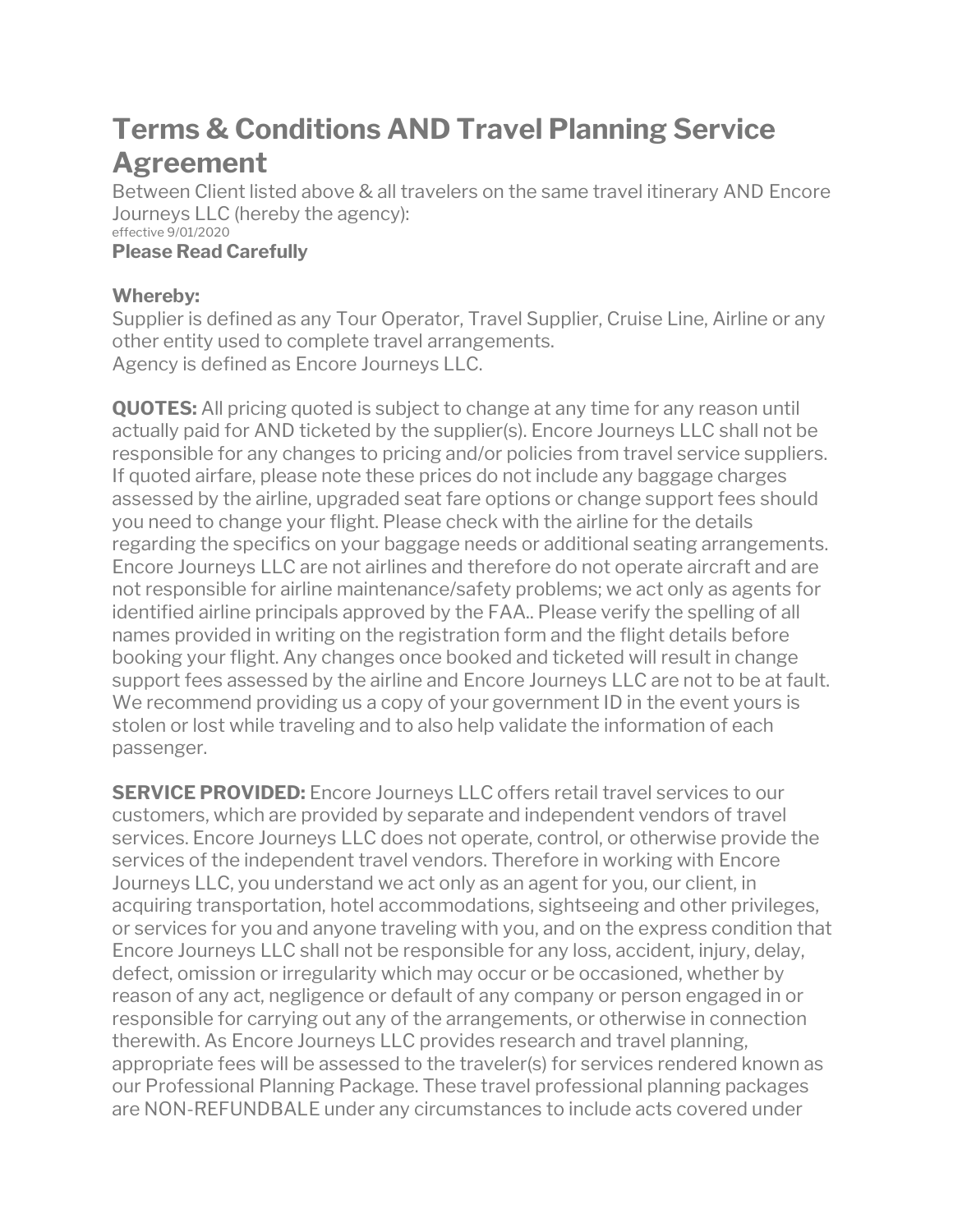Force Majeure. These travel planning & support fees are in addition to any commission our suppliers provide for conducting business with them. However, those commissions are only paid out to us should you complete your travel.

**PASSPORTS & REAL ID:** It is your responsibility as the traveler to ensure proper documentation. Full Name as listed on your government issued Valid ID is required for making reservations. US Govt.'s Transportation Security Administration (TSA) Secure Flight program now requires all travelers to provide their full name, date of birth and gender that matches exactly with the Passport or Government issued photo ID. Failure to comply will result in denial of boarding, no refund, no exceptions (out of the USA). Encore Journeys LLC is NOT responsible for passports or other government issued ID in ANY way.

Domestic travel maybe conducted using a U.S. State issued Driver's License with the REAL ID GOLD star. For more information on REAL ID requirements for your state go here For REAL ID information and compliance: <https://www.dhs.gov/real-id>

U.S. citizens traveling to any destination outside of the United States will be required to present a valid U.S. passport book, this includes cruises. Passports must be valid for 6 months past the return date, some destinations can require up to one year. Some countries require a visa for transit or entry. Passengers are responsible to ensure that they have all the proper documents for entry. All names on documents must match the legal name on your photo I.D., and travel document information must match tickets. Immunizations may also be required. Failure to comply with these regulations may result in denied boarding, denied entry, and/or governmentimposed fines. If you are a citizen of another country, there may be additional requirements. Check with the nearest consulate or embassy of the destination you are traveling to and find out the entry requirements for non-U.S. citizens. The US State Department may also issue travel advisories which are warnings against travel to a particular area. It is your responsibility as a traveler to review this information BEFORE traveling and booking your reservations. This information can change at any time and is no fault of or responsibility of Encore Journeys LLC. Encore Journeys LLC strongly encourages the purchase of a proper travel insurance policy that will cover you in the event of civil unrest or crisis. Please check the US State Department website at [https://www.travel.state.gov](https://www.travel.state.gov/) for further information. More information can be found on our website at: [https://www.EncoreJourneys.net/Resources/](https://www.encorejourneys.net/Resources/)

For passport and VISA services:<https://www.travel.state.gov/passport>

**HONEYMOON & ANNIVERSARY TRAVELERS:** You MUST bring a copy of your marriage certificate to qualify for any complimentary honeymoon/anniversary package (photocopy is recommended). Failure to have such proof of marriage will result in the resort denying these complimentary privileges (if applicable). PLEASE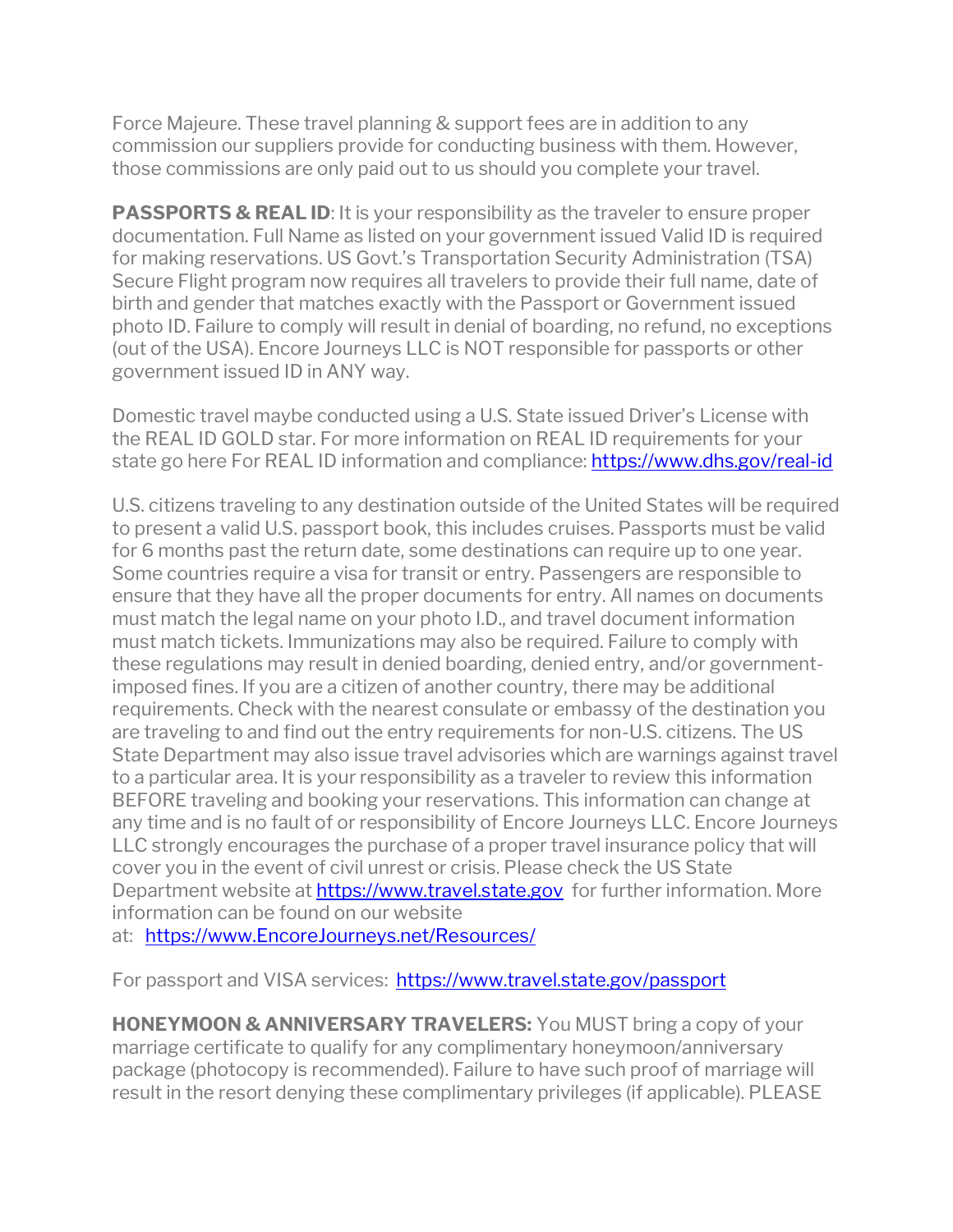notify your Encore Journeys LLC Travel Specialist if you are celebrating a Honeymoon or Anniversary in advance so that they can annotate this in your reservation. Typically, resorts will honor these packages up to 30 days before or after your honeymoon/anniversary date. We value our exclusive relationships with these resorts and ask that you assist in support of their requirements.

**TRAVELING WITH CHILDREN:** Children under 18 years of age not traveling with both parents or legal guardian(s) may need to present a notarized letter from the absent parent/guardian granting permission to travel outside the United States and provide emergency medical care, if necessary. Please contact our office for appropriate forms for minors. Encore Journeys LLC is not responsible for lack of compliance to provide proper documentation to airport authorities. It is the responsibility of the traveler & the traveler's parents/guardians to provide proper documentation to airport authorities.

**CHANGES TO RESERVATIONS:** ANY changes made to your existing reservation are subject to the current rates, promotions, and terms at the time of change. Please keep in mind that changing one small thing can change the dynamic of the entire travel package you received a great deal on. Changes may also include an assessment of change support fees both by the supplier(s) and/or Encore Journeys LLC reserves the right to assess a nonrefundable change support fee of up to \$100 per person.

**FINAL PAYMENT:** The final payment MUST be received NO LATER THAN 45 days prior to departure unless otherwise noted by the supplier. Final payments are not automatically charged. Please note your calendar of this final payment date as reminders may not be sent or are often missed; however, we try to send reminders about a week before it is due. Payments must be received before 5pm EST. Encore Journeys LLC is not responsible for cancellations due to payments made after the due date. Late fees will apply. Please note, payments maybe received, but processing may not reflect as such on your billing statement immediately- there can be a delay of up to 3 business days. You may also see one or multiple charges all totaling the amount quoted as we use various suppliers to complete your travel plans.

**LATE FEES:** Final payments not received prior to the **5pm EST** on the due date above will incur a \$40 per person late fee, plus any additional late fees imposed by the supplier(s) that is used to secure your reservation. All reservations are subject to cancellation and hotel penalties as described above if final payment is not received on the due date. Late fees are not covered by the travel insurance and are always non-refundable. Optional Travel Insurance may cover some or all the above except for late fees from Encore Journeys LLC. If you do not have insurance – natural disasters (such as hurricanes) or cancellation for ANY reason (medical/personal emergencies, cancellation of the wedding, etc.) will not relieve you from these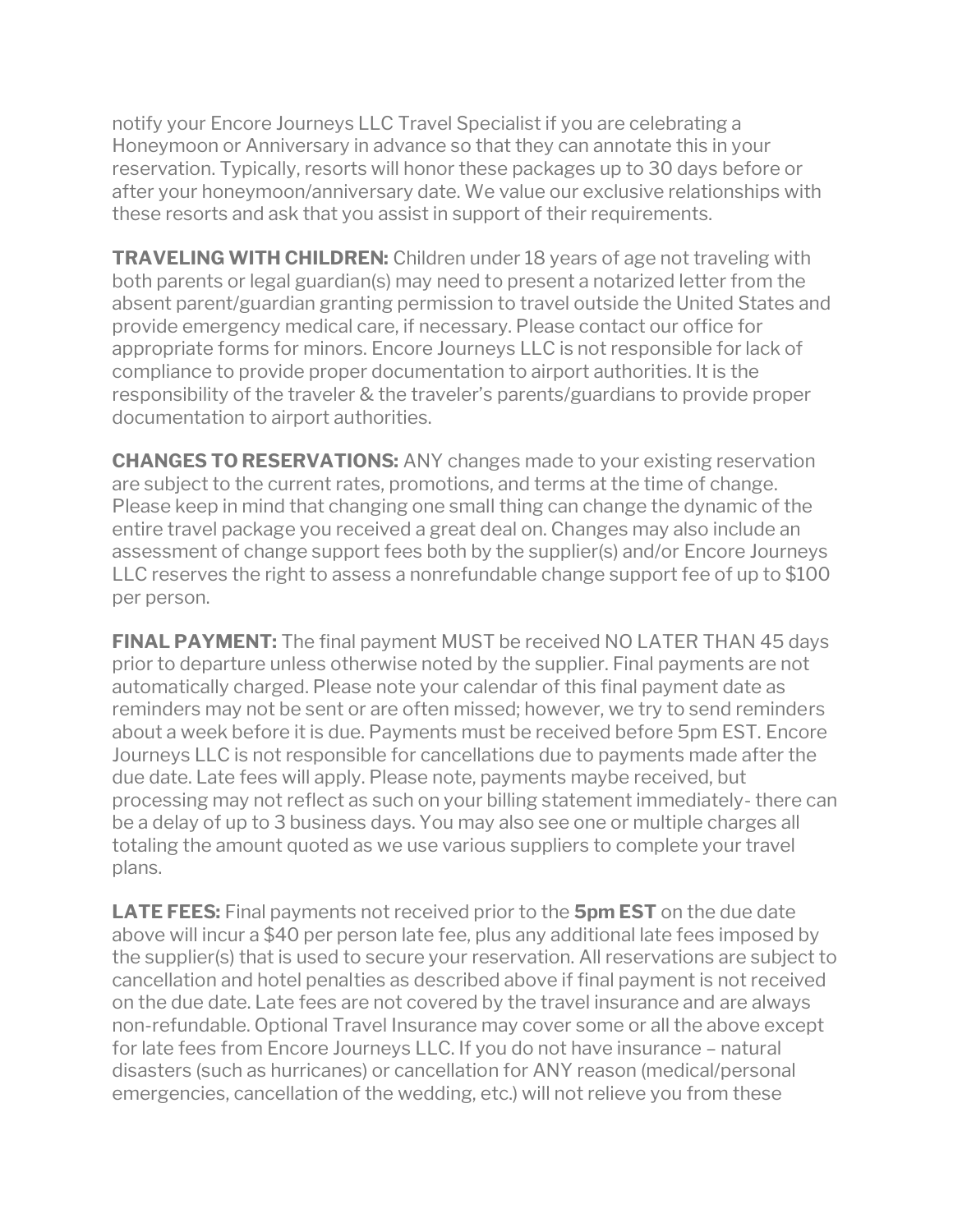penalties. ONLY the Travel Insurance will ensure your coverage and again *READ AND VERIFY YOUR POLICY'S TERMS & CONDITIONS*– Not all policies are the same.

**FORCE MAJEURE:** Encore Journeys LLC shall not be responsible for failure to perform any of its obligations under this agreement during any period in which such performance is prevented or delayed due to Force Majeure, nor for changes to or terminations of your trip due to Force Majeure. "Force Majeure" refers to any event beyond Encore Journeys LLC reasonable control, including but not limited to strikes, epidemics, World Health Organization's advisories and/or alerts, disease, pandemic, virus, illness, Center for Disease Control's advisories and/or alerts, U.S. State Department's advisories and/or alerts, any order of any local, provincial or federal government authority, interruption of power services, terrorism or any other causes beyond the control of Encore Journeys LLC.

Very rarely, you may be forced by "Force Majeure" to change or terminate your trip after departure, but before the scheduled end of your trip. This is unlikely, but if this situation does occur, we regret we will be unable to make any refunds (unless we obtain any such refunds from our suppliers), pay you any compensation, or meet any costs or expenses you incur as a result. Encore Journeys LLC reserves the right to cancel any services described in a trip itinerary due to Force Majeure.

In the event that your trip is cancelled and you decide to take a future travel credit (FTC) instead of a full refund (where eligible and available), Encore Journeys LLC will not take any responsibility for this decision. The future of travel can be unpredictable and Encore Journeys LLC has no knowledge of the future value, eligibility or redemption of any Future Travel Credit received from a supplier.

**HEALTHCARE & MEDICAL:** Certain destinations will require a health/medical certificate stating that you and all travelers on your itinerary are of good health and free of disease, illness or virus in order to travel to a destination(s) or participate in adventurous activities. You may also be required to take a medical test to enter the borders of destinations. These tests can include, but are not limited to temperature checks, COVID testing, required vaccines or any other testing or procedure deemed necessary for entry. You may be required to produce results of a negative COVID test or prove your physical fitness competence.

Some countries also require you to show proof of medical coverage. This coverage is available with many travel insurance policies. Failure to show this could result in the country denying you entrance to that country.

It may be a good idea to consider a Health Care Surrogate in the event of illness or injury on your trip. A health care surrogate designation is a legal document that appoints a person to become your "surrogate" if you become incapacitated. The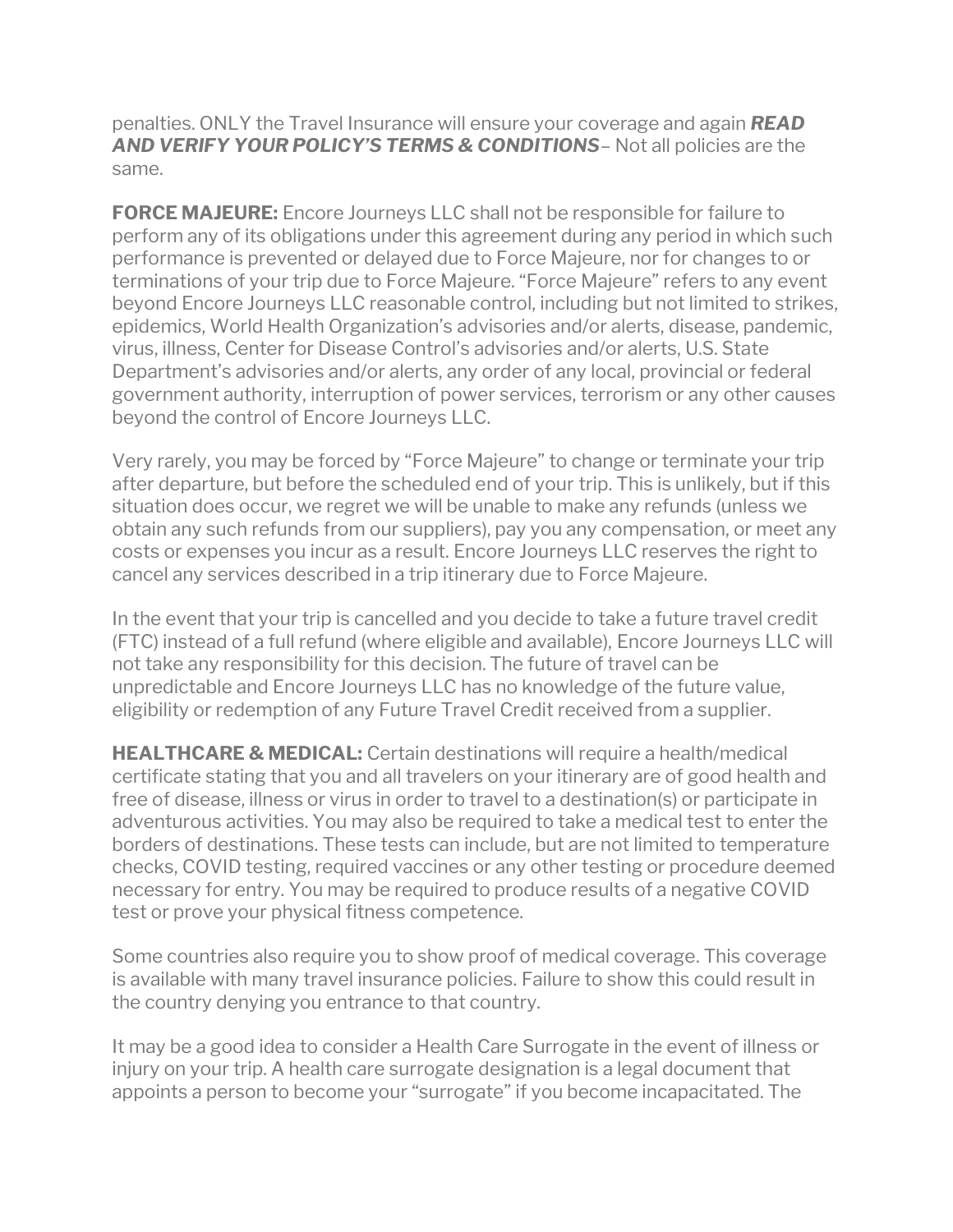designation document gives your surrogate legal authority to talk to your doctors, manage your medical care and even make medical decisions for you if you cannot do so. To obtain such form, please contact your attorney and/or legal representative.

**CANCELLATIONS:** Encore Journeys LLC reserves the right to charge a cancellation fee of up to 15% of total travel trip amount paid for unless otherwise noted. Encore Journeys LLC reserves the right to assess cancellation fees in addition to the supplier's cancellation fees.

**–Hotel or Resort:** Cancellation charges are per person or entire room canceling (NOTE: if ONE person within the room cancels, these same rules apply for that person).

**–Airline Tickets:** If Encore Journeys LLC booked your airline tickets, those airline tickets are often 100% non- refundable and subject to individual airline penalties/fees to make changes to them (see insurance below). Once your reservation is made, a \$50 nonrefundable penalty will be assessed in additional to any additional airline penalties per person, per ticket.

**–Package, Tour, Cruise or Other Travel Accommodations not mentioned above:** Encore Journeys LLC reserves the right to charge a cancellation fee of up to 15% per person in addition to any penalties or fees assessed by the supplier(s) used to make your reservation.

Please note: That a 'trip' or 'booking' often consists of multiple components, each of which may carry its own cancellation penalties (example: an airline ticket, a pre-trip hotel night, a multi-day adventure vacation by a tour operator, a post-trip extension designed by Encore Journeys LLC, all of which may be subject to a different set of cancellation policies.)

All cancellations must be received in writing and must be validated by Encore Journeys LLC . We strongly recommend getting travel insurance as situations do arise beyond anyone's control. Travel is an investment- Protect it!

**REFUNDS:** Under no circumstances are travel planning & support; cancellation or change support fees from Encore Journeys LLC refundable. Refunds from supplier(s) used are subject to the rules and policies of those entities as well as the rules and policies of the state and/or government and/or country under which they operate. Refunds are not guaranteed under any circumstances. No refund(s) will be issued for cancellations due to actual or threatened terrorist events or Force Majeure. If travel plans are delayed or cancelled for any reason there will be no refunds issued by Encore Journeys LLC, except in those circumstances where Encore Journeys LLC has issued its own schedule of cancellation, applicable to all or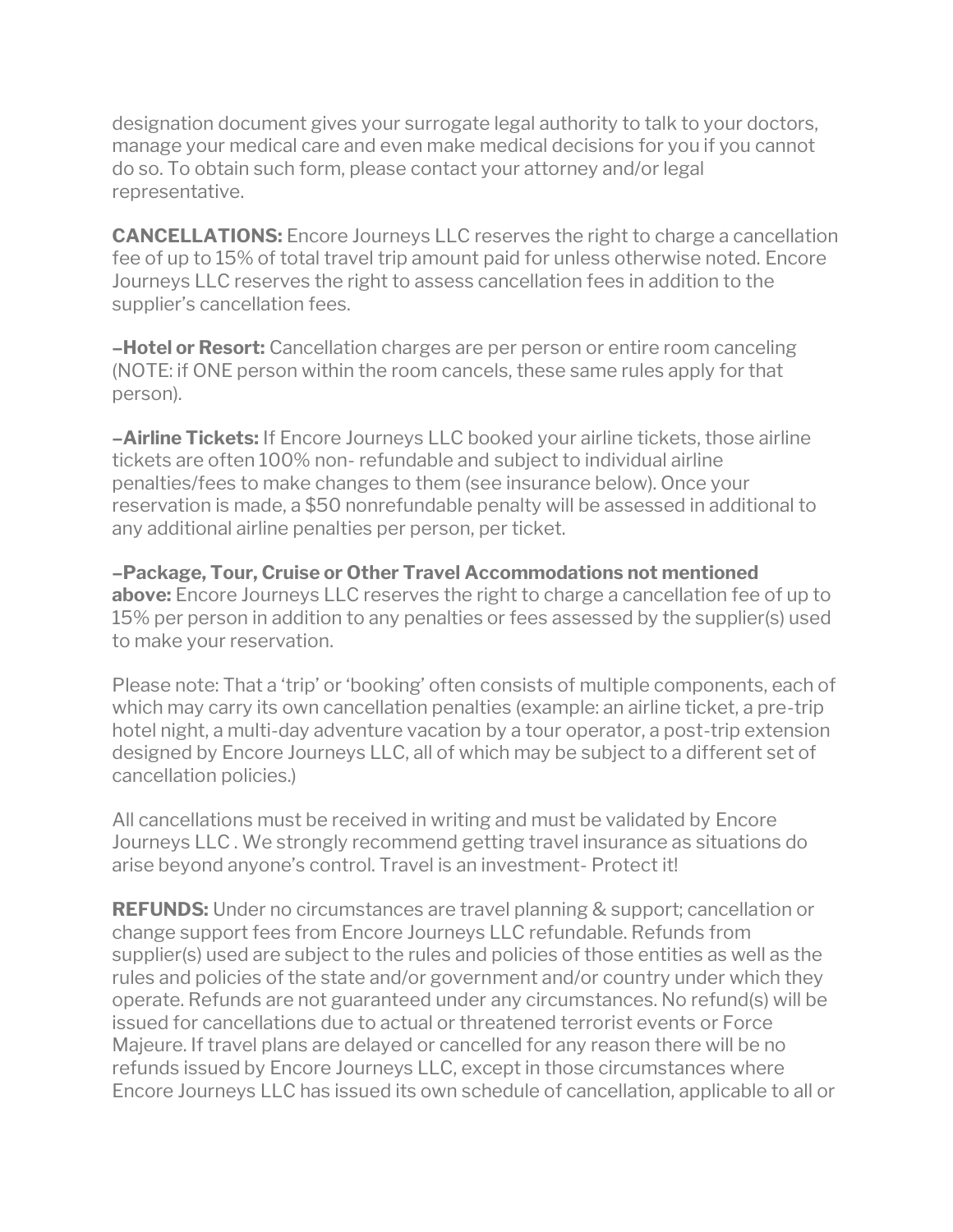a portion of a booking (whenever such a schedule is issued, it will specifically indicate which trip component(s) it is issued for and it will apply ONLY to the specific trip component(s) indicated.) Again, we strongly encourage the purchase of travel insurance for this reason.

**TRAVEL INSURANCE:** Since there is always a risk involved with travel and travel activities and/or excursions, it is *STRONGLY ENCOURAGED* that you consider Travel Insurance. While we are not registered insurance agents, we can provide you with a quote and general information to provide you with coverage for your upcoming trip. We strongly encourage and recommend purchasing travel insurance as travel is an investment to protect.

Cancel for Any Reason Insurance can only be purchased at the time your reservation is made; it cannot be added after the initial trip deposit is received. Cancel for Any Reason does not guarantee the return of the FULL AMOUNT PAID. Cancel for Any Reason Insurance prices vary based on age of each traveler, number of travelers, price of trip and destination and therefore must be quoted. Your Encore Journeys LLC Travel Specialist will quote your insurance policy cost upon initial trip quote. Please review details of the policy for specific coverage details and terms. (Encore Journeys LLC Travel Specialists are not Insurance Agents and can therefore not consult or handle any policy matters.) Insurance may NOT cover items you purchase outside Encore Journeys LLC (i.e. airfare, tours, excursions etc.) Please Note: if you initially reserve a room only package & add airfare to the package through Encore Journeys LLC at a later date, your cancel for any reason insurance policy cost will be adjusted to accommodate the revised total trip package cost at that time. This plan does not include increased rates associated with a change in the number of individuals occupying a room or cruise cabin. If the number of individuals occupying a room or cruise cabin changes, the remaining travelers will be responsible for any additional costs incurred because of the change in the perperson occupancy rate. When you get Travel Insurance of any kind, make sure to read and understand your policy. It is better to understand it before and not during a crisis.

**TRAVEL DOCUMENTS:** Travel documents will be sent to you no later than ten (10) days prior to departure date. They will not be sent to you until final payment has been made. Please read through these documents immediately; misprints, misspellings, incorrect dates etc. are not the responsibility of Encore Journeys LLC. Included in your travel documents (if airfare is purchased through Encore Journeys LLC) are airline electronic ticket receipts (proof of purchase, not boarding passes or actual tickets). Boarding passes are printed at the time of check in; online with the airline directly, or at the airport when showing passport/government ID & checking in luggage. It is very important that you take your travel documents with you in addition to passports and a major credit card for any baggage fees that may apply. Please keep these items in a safe place and protect them during your travels. If you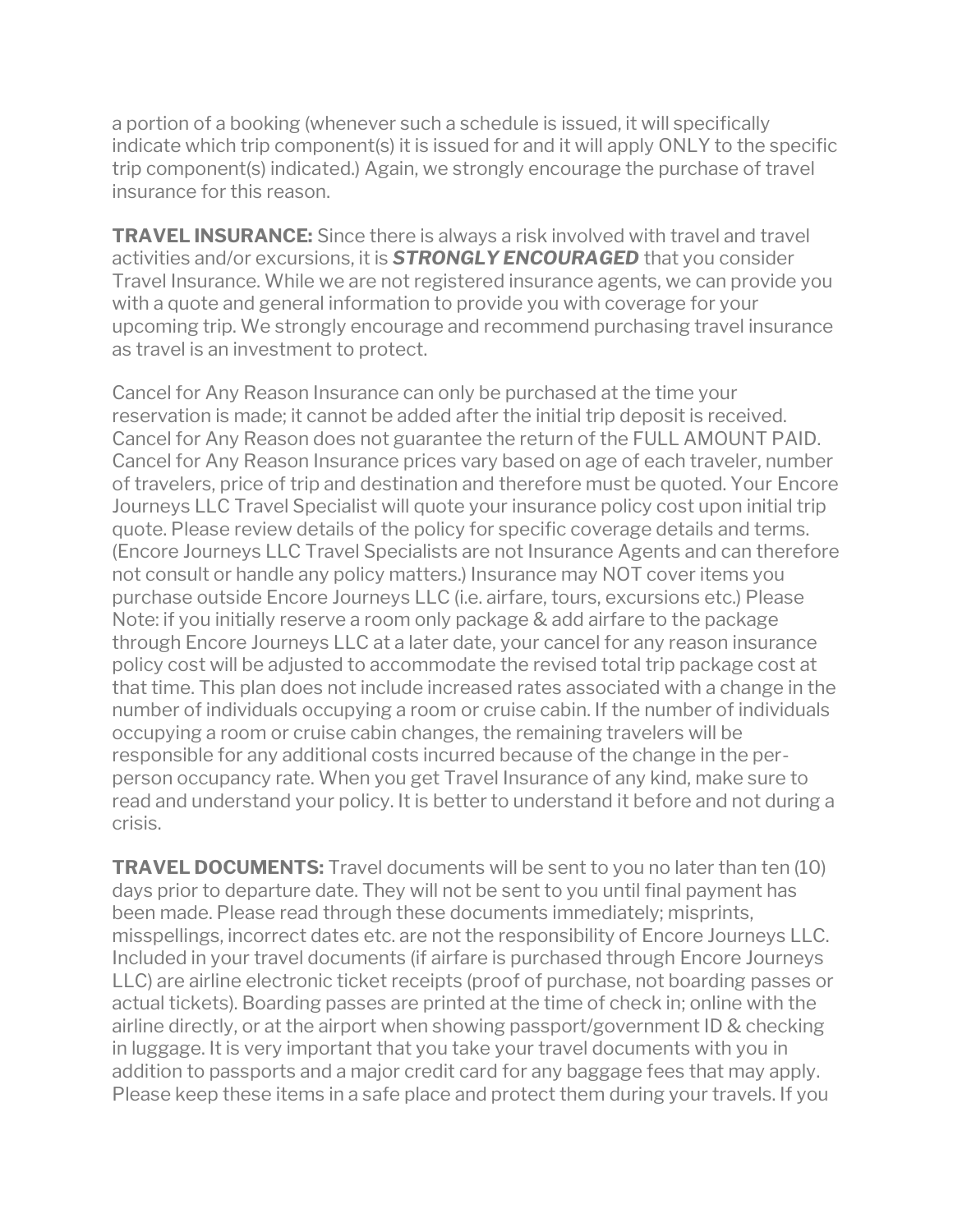are traveling internationally, it is a good idea to provide Encore Journeys LLC with a copy of your passport and also register your travel itinerary with the Smart Traveler Program. This free program allows travelers to register their international travels with the Embassy or Consulate.

**BAGGAGE FEES:** Due to continual changes in airline baggage policies, it is suggested that you inquire with your airline's website for up-to-date fees & information. Encore Journeys LLC is NOT responsible for additional fees incurred for baggage or seating. **BAGGAGE FEES ARE NOT PART OF AN ALL-INCLUSIVE PACKAGE!** You can view the costs for baggage by visiting your specific airline's baggage rules on their website. Also, it is important to review your ticket restrictions as some special priced fares come with luggage restrictions. It is your responsibility to review this information in your travel documents and in the terms & conditions of your airline. For information on what is or is not allowed on the plane or in your carryon, etc., please review "What Can I Bring" at [https://www.tsa.gov/travel/security](https://www.tsa.gov/travel/security-screening/whatcanibring/)[screening/whatcanibring/](https://www.tsa.gov/travel/security-screening/whatcanibring/) all This is information is always changing, the most current information will be available here.

**AIRLINE SCHEDULE CHANGES & CANCELLATIONS:** Occasionally airlines change flight schedules and may even cancel flights entirely. These changes are beyond Encore Journeys LLC control. If such a situation occurs, Encore Journeys LLC will do it is very best to assist you with finding best possible alternate option(s). If the flight time change is minor (2 hours or less) the airline will automatically make the change (airline policies/rules entitle them to legally do so). Encore Journeys LLC will notify you of major changes. Please Note: there may be additional costs to re-book a new flight should the airline cancel or make a major change to your original flight itinerary. Encore Journeys LLC is NOT responsible for any additional costs or fees imposed by the airlines. It is the responsibility of the passenger to check for last minute airline flight time changes within 24 hours of departure. Encore Journeys LLC is not responsible for changes that may occur within 24 hours of original flight departure time.

**RE-CONFIRM YOUR FLIGHTS AND SEAT ASSIGNMENTS:** Encore Journeys LLC advises you personally to re-confirm your flight schedule within 24 hours prior to departure directly with the airline in case of any last-minute changes or delays. Most airlines allow you to check in online 24 hours prior to departure using the "Record Locator" or "Confirmation Number" or "PNR" (found in your Encore Journeys LLC documents.) Please note that some fares will not allow you to select seat assignments until 24 hours prior to your flight time. Some fares will have a seat selected for you during the counter check-in when you arrive at the airport. This is very common for international flights. You may always review your flight plans and choose to "pay to select" your seats. THIS IS NOT INCLUDED AS PART OF AN ALL-INCLUSIVE PACKAGE! Your Encore Journeys LLC Travel Specialist can assist with making these "pay for seat" selections.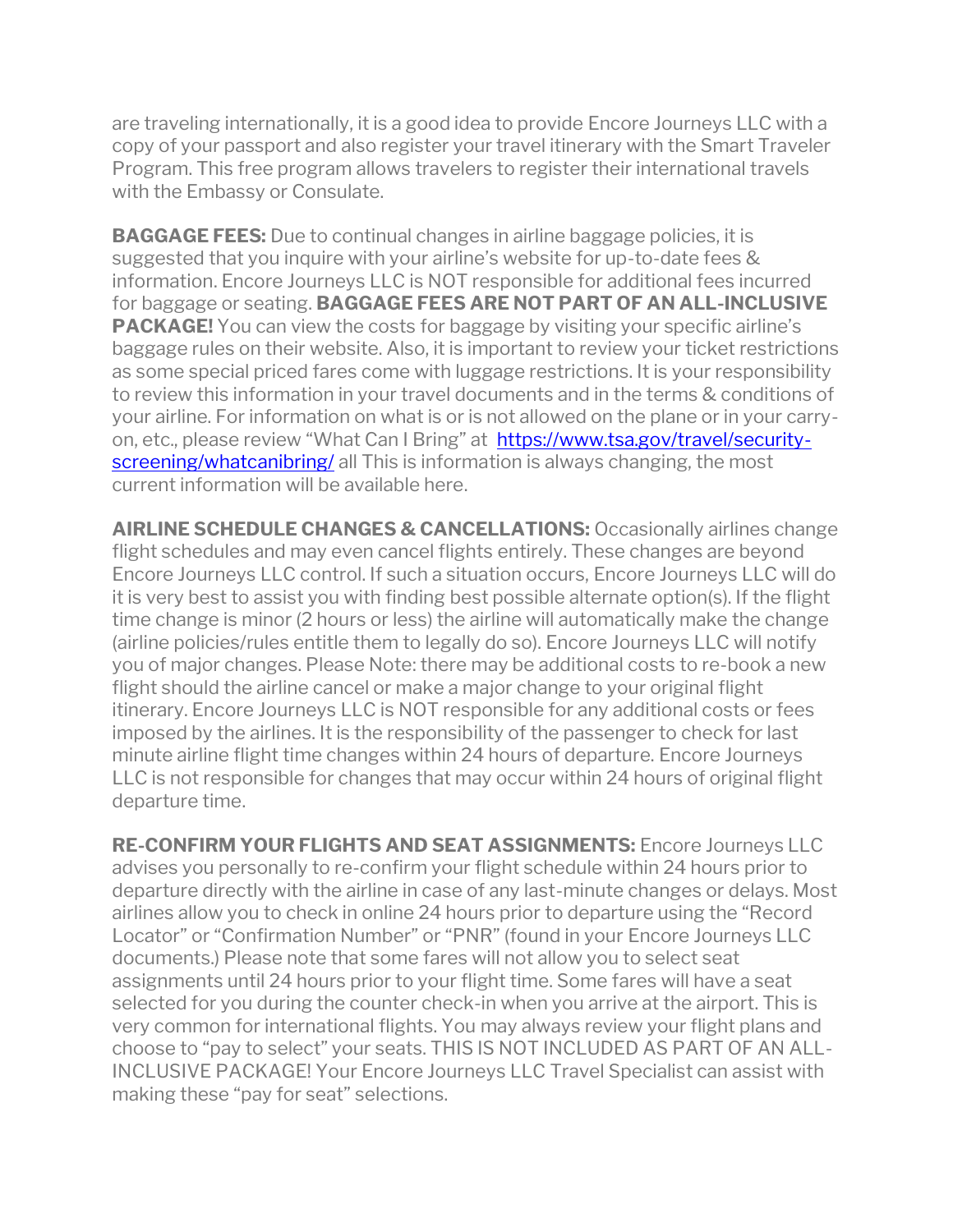**AIRPORT CHECK IN:** Please check in with your airline at the airport no later than two (2) hours prior to scheduled flight departure time for domestic travel; three (3) hours for international travel. Failure to do so can result in the airline cancelling your reserved space on the flight and giving it to another stand-by passenger. You may want to arrive at the airport even earlier during peak times, holiday or increased seasonal travel.

**HOTEL & RESORT CHECK IN:** Check-in time at most hotels and resorts is 3:00pm (local time). If you arrive prior to 3:00pm your room may not be ready. With our relationships, some hotels and resorts will honor an early check-in; however, this is NOT guaranteed. It is based on room availability and other hotel and resort policies beyond our control. The hotel or resort can store your luggage in a secure location on property so you may start enjoying your vacation without delay.

**USE OF ENCORE JOURNEY'S TRAVEL APP:** As a client, you may gain access to our exclusive travel app with your travel itinerary, destination information, and more. This travel app is for use at your own discretion. Information entered may not update if the app is not connected to an internet connection. When traveling in foreign countries, there may be an additional fee from the local internet provider for use of their internet connection.

**DRESS CODE & CULTURAL DIFFERENCES:** Please be advised that some restaurants may require long pants, collared shirts and ties for men and cocktail attire for women. Additionally, some tours require closed-toe shoes or safety apparatus, which will be disclosed by the tour operator and forwarded to you prior to travel.

When traveling internationally, there are also some cultural regions that may require a change in your wardrobe or customs; for example, women to wear coverings over their hair, face, arms, chest in the Middle East or not wearing camouflage in the Caribbean. This can extend to events. Please be prepared and respect the cultural differences and traditions while traveling in other countries. The best thing to do is pack accordingly. When in doubt ask. Your Encore Journeys LLC Travel Specialist will prepare you with a destination guide that will have further information on this topic. If you have any questions, please do not hesitate to contact our office. Lastly, as each country comes with its own cultural, political, and religious beliefs, so come the rules and unrest. Please be prepared by viewing the US State Department website as they make the recommendations or alerts because of these reasons. This website will prepare you for traveling internationally: <https://travel.state.gov/content/travel/en/traveladvisories/traveladvisories.html/>

**ARBITRATION:** If a dispute arises out of or relates to this agreement, or breach thereof, and if the dispute cannot be settled through negotiation, the parties agree first to try in good faith to settle the dispute by mediation administered by the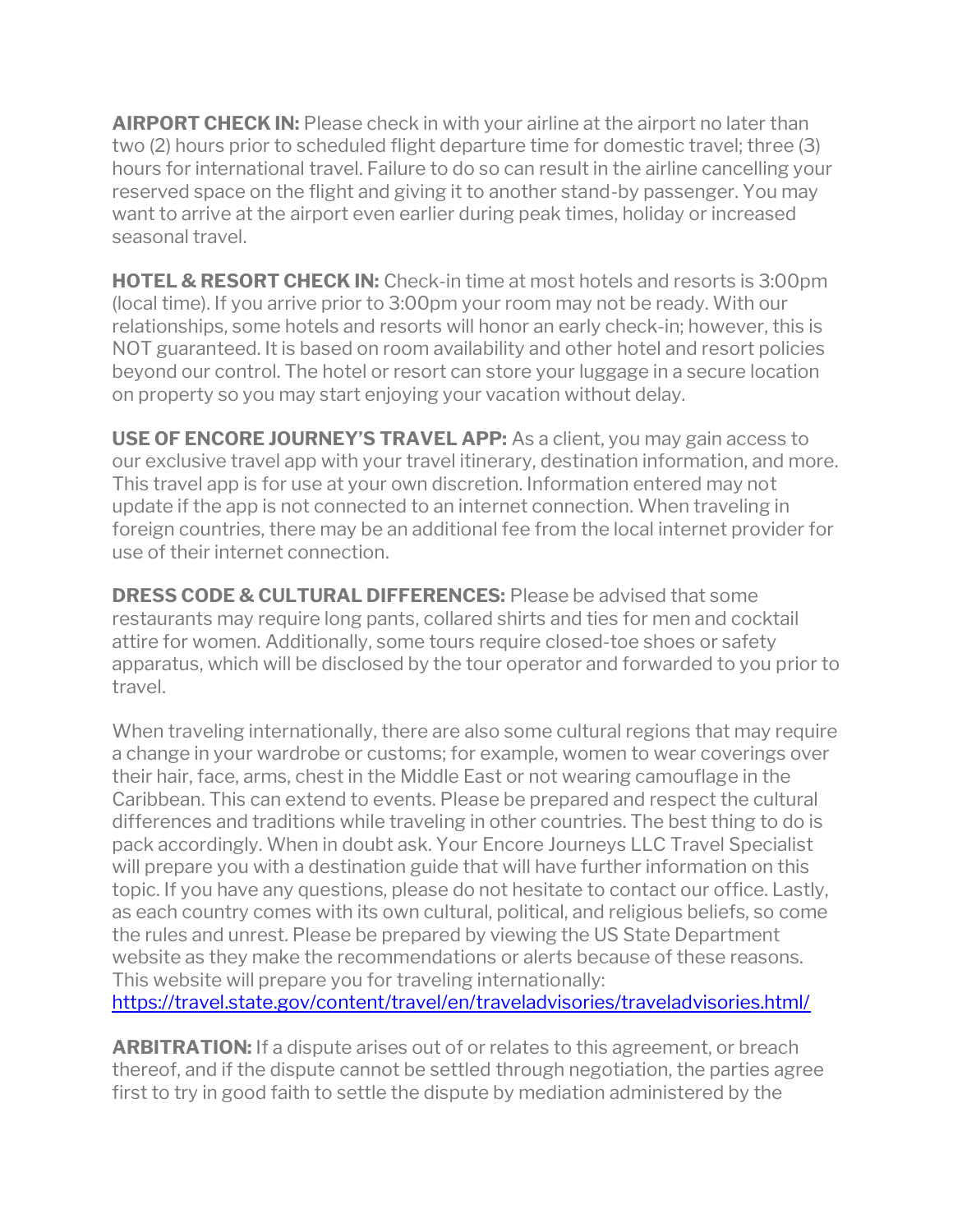World Travel Dispute Center under the applicable guidelines as established by International Forum of Travel and Tourism (IFTTA) before resorting to arbitration, litigation, or some other dispute resolution procedure. If mediation is not successful, the parties will settle by binding arbitration administered by the World Travel Dispute Center under the applicable guidelines as established by IFTTA.

**LAW:** All parties hereby consent to the jurisdiction of all state and federal courts sitting in Oakland County, State of Michigan and agree that venue for any such action shall lie exclusively in such courts without regard to choice of law principles, and agrees that such courts shall be the exclusive forum for any legal actions brought in connection with this Agreement or the relationships among the parties hereto.

**SEVERABILITY:** In the event any provisions or covenants (or any portion thereof) of this Agreement shall be held invalid or unenforceable by any court of competent jurisdiction, such holding shall not invalidate or render unenforceable any other provisions thereof.

**AGREEMENT:** This Agreement sets forth the entire agreement and understanding between Encore Journeys LLC and client. No modification of or amendment to this Agreement, nor any waiver of any rights under this Agreement will be effective unless in writing signed by a representative of Encore Journeys LLC. Any subsequent modifications or changes will not affect the validity or scope of this Agreement.

In working with us, you verify that all information contained in the travel/event confirmation you received is 100% accurate and that not giving accurate information can alter the results of your travel quote and can cause change support fees of up to \$400 per person in your travel arrangements.

You further acknowledge that you have been informed of all cancellation and refund policies by Encore Journeys LLC and agree to all terms and conditions Encore Journeys LLC and the supplier(s) in which they use to create and confirm your travel reservations.

You certify that you are the cardholder and authorize Encore Journeys LLC (*an independent agent of Oasis Travel Network*) or the chosen supplier(s) to charge my credit card submitted for the amount given during your quote, which maybe all one charge or separate charges as listed in your invoice. You understand that you may not see a charge from the travel agency on your credit card statement; the charge may come from the supplier(s) directly. When submitting and signing for your credit card purchase, you promise to pay such AMOUNT (together with any other charges due thereon) subject to and in accordance with the agreement governing the use of such card. Payment in full to be made when billed or in extended payments in